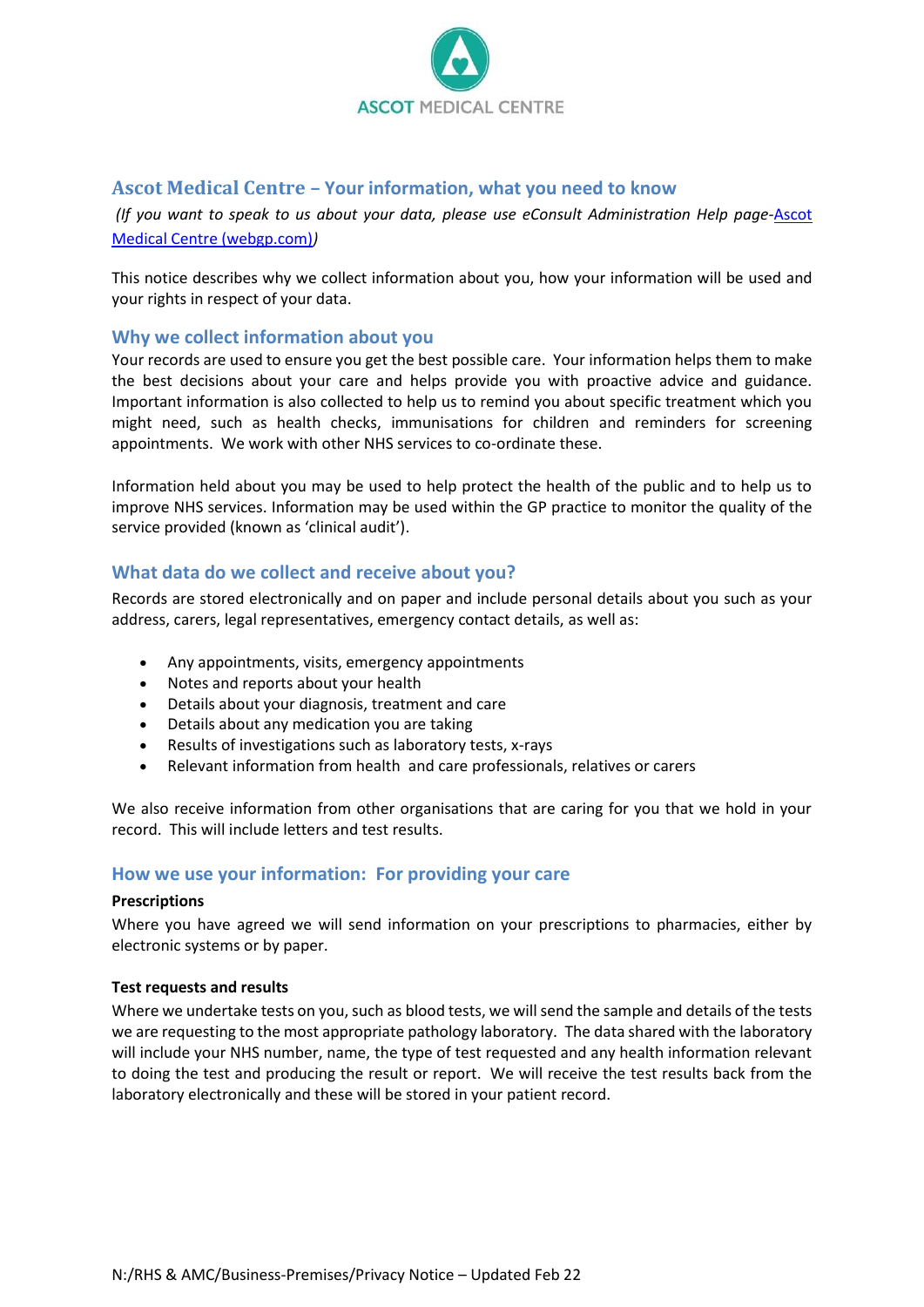

#### **Extended services and out of hours**

We work closely with neighbouring practices and 'out of hours' providers including NHS 111 to ensure that if you need care from a doctor outside of normal hours that they have access to your records when needed to give you the best possible care. This may be delivered over the phone or via video consultation as appropriate. Services may be run by 'GP Federations' and 'Primary Care Networks'.

#### **Patient referrals**

With your agreement, your GP, Nurse or other healthcare professional may refer you to other services not provided by the practice, or they may work with other services to provide your care in the practice. Information will be shared by letters, emails and shared record systems.

Once you have been seen, the other care agency will tell us about the treatment they have provided for you and any support which your GP needs to provide. This information is then included in your record. Referrals can be to lots of different services, such as smoking cessation services, social prescribers, voluntary services and other health and care agencies, as appropriate, for your care.

#### **Hospital, Community or Social Care Services**

Sometimes the staff caring for you need to share some of your information with others who are also supporting you. This could include hospital or community based specialists, nurses, health visitors, therapists or social care services. Information will be shared to organisations where you receive care, whether that is local or further away, if you need specialist care or emergency care in another.

#### **Shared computer systems**

Health and Social care services are developing shared systems to share data efficiently and quickly. It is important for anyone treating you to be able to access your shared record so that they have all the information they need to care for you. This will be during your routine appointments and also in urgent situations such as going to A&E, calling 111 or going to an Out of hours appointment. It is also quicker for staff to access a shared record than to try to contact other staff by phone or email.

Only authorised staff can access the systems and the information they see is carefully checked so that it relates to their job. Systems do not share all your data, just data which services have agreed is necessary to include.

For more information about shared care records, please see the Local Share Care Record Statement

### [Local Shared Care Record](Local%20Shared%20Care%20Record.docx)

#### **Safeguarding of children or vulnerable adults**

If we have significant concerns or hear about an individual child or vulnerable adult being at risk of harm, we may share relevant information with other organisations, such as local authorities and the Police, involved in ensuring their safety.

#### **Ensuring medicines work well**

We work with the local Medicines Management team of the Clinical Commissioning Group to help get the best out of medicines for patients and ensure they are effective in managing conditions. This generally uses anonymous data, but occasionally they will assist in reviews of medication for patients with complex needs. Doctors may also seek advice and guidance on prescribing queries.

#### **Identifying health risks**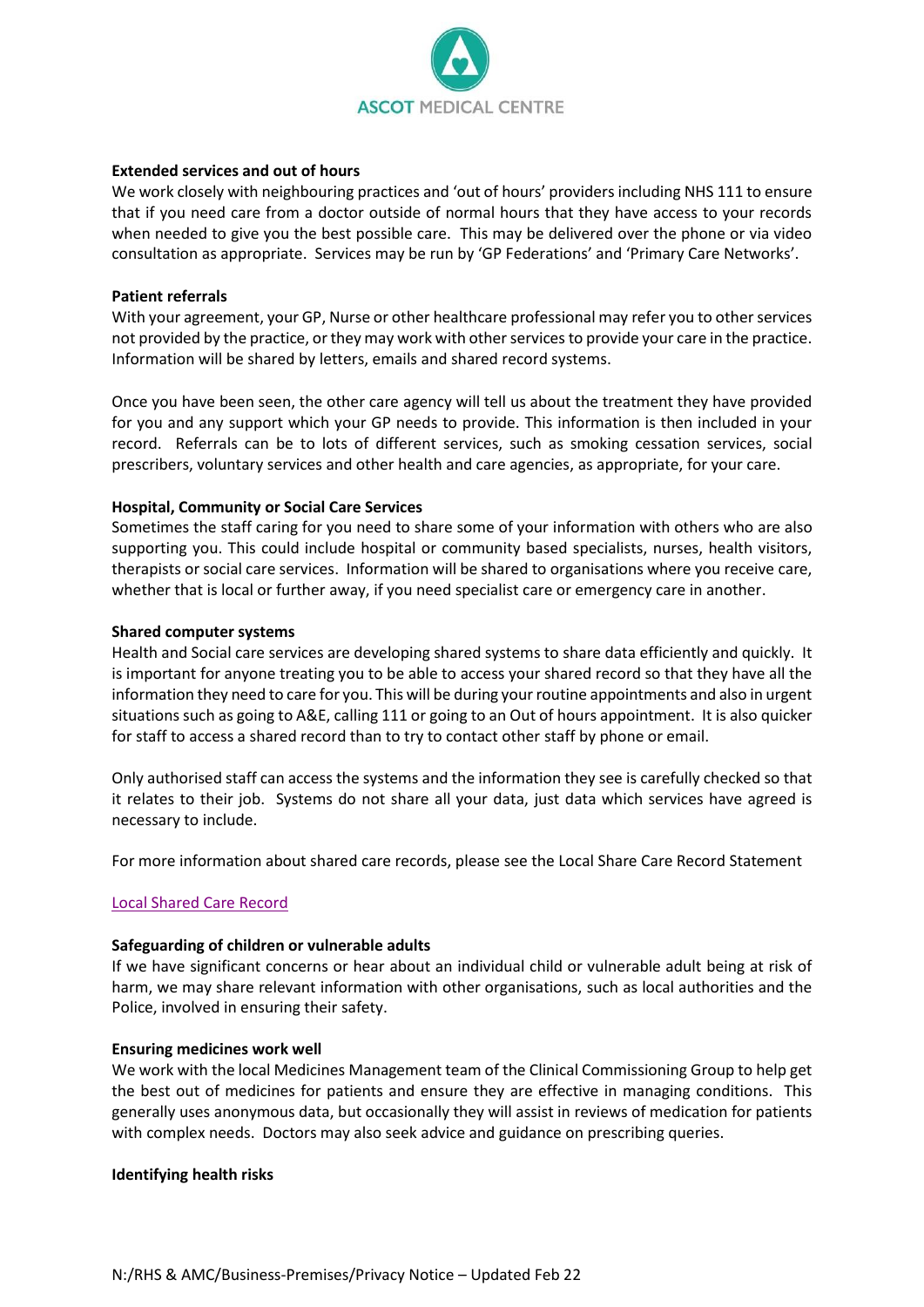

Systems known as 'risk stratification tools' are used to help determine a person's risk of suffering particular conditions and enable us to focus on preventing ill health before it develops. Information in these systems comes from a number of sources, such as hospitals and the practice. This can help us identify and offer you additional services to improve your health.

#### **Multi-disciplinary team meetings**

For some long term conditions, such as diabetes, the practice participates in meetings with staff from other agencies involved in providing care, to help plan the best way to provide care to patients with these conditions.

### **National Services (including screening programmes)**

There are some national services like National Diabetes Audit and the National Cancer Screening Programmes that collect and keep information from across the NHS. This is how the NHS knows when to contact you about services like cervical, breast or bowel cancer screening.

You can find out more about how the NHS holds and shares your information for national programmes on the NHS screening website [\(https://www.nhs.uk/conditions/nhs-screening/\)](https://www.nhs.uk/conditions/nhs-screening/)

Data may also be shared on anyone who contracts a 'communicable disease', such as Covid 19, in order to manage public health and safety.

### **How we use your information: beyond providing your care**

The information collected about you when you use ourservices can also be used and provided to other organisations for purposes beyond your individual care, for instance to help with:

- improving the quality and standards of care
- research into the development of new treatments
- preventing illness and diseases
- monitoring safety
- planning new services
- public health screening
- assisting the Care Quality Commission with any investigations
- investigating fraud

Wherever possible data used for these purposes is anonymised so that you cannot be identified. If information cannot be completely anonymous, then this may only take place when the law allows the information to be used. All these uses help to provide better health and care for you, your family and future generations.

This practice is supporting vital health and care planning and research by sharing your data with NHS Digital. For more information about this see the GP [Practice Privacy Notice for General Practice Data](https://digital.nhs.uk/data-and-information/data-collections-and-data-sets/data-collections/general-practice-data-for-planning-and-research/gp-privacy-notice)  [for Planning and Research.](https://digital.nhs.uk/data-and-information/data-collections-and-data-sets/data-collections/general-practice-data-for-planning-and-research/gp-privacy-notice)

You can see details about where we are legally required to provide data by the Secretary of State on the NHS Digital websit[e Transparency notice: how we use your personal data -](https://digital.nhs.uk/about-nhs-digital/our-work/keeping-patient-data-safe/gdpr/gdpr-register?_cldee=YmFsYmFoaWFAbmhzLm5ldA%3d%3d&recipientid=lead-ad3443b1db2feb11bf6f000d3a86b8d5-28acdadb42db492191f77009f1b5b8eb&esid=b5b9d61e-ab29-eb11-a813-000d3a87467d#p) NHS Digital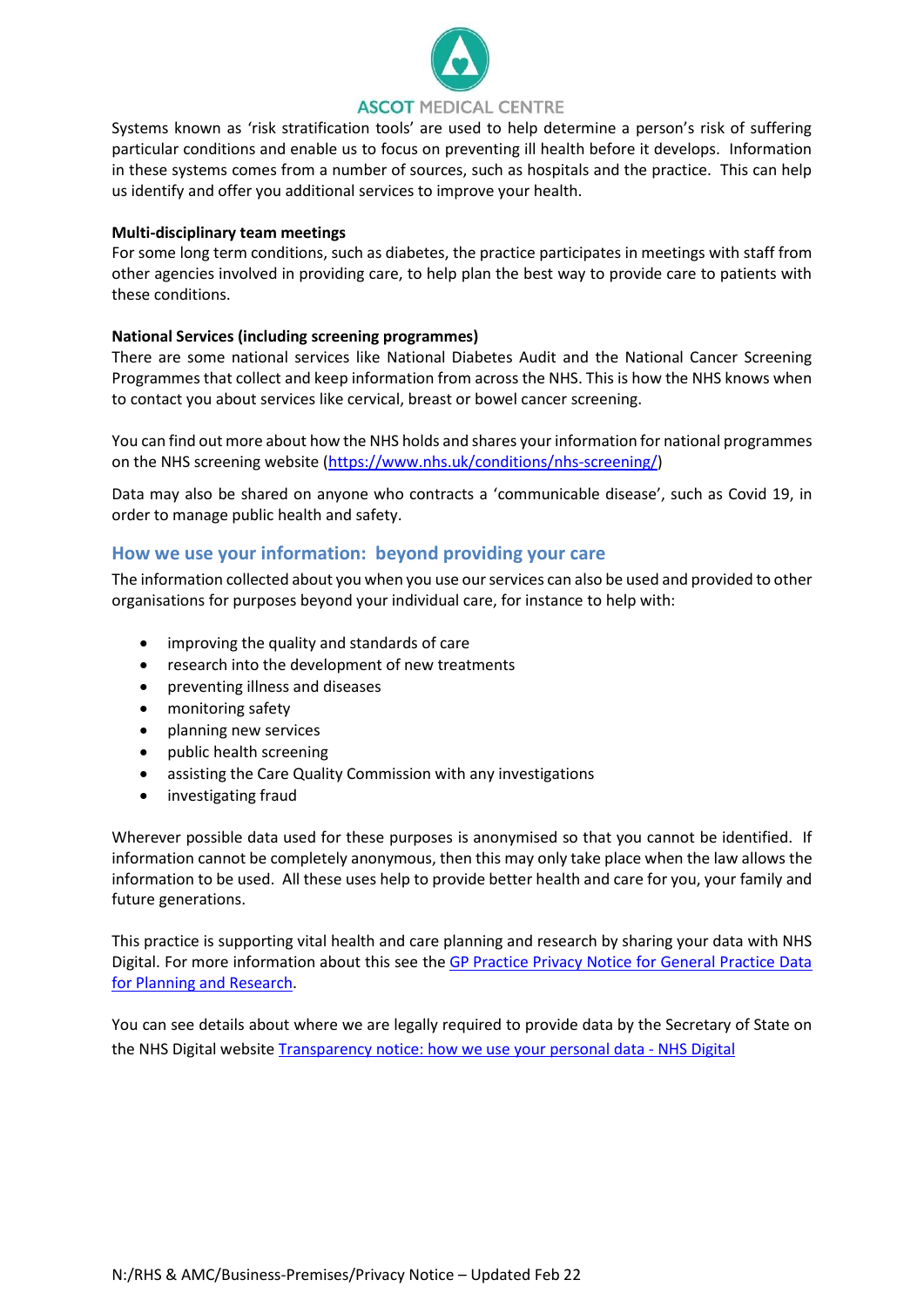

## **Statutory disclosures**

Sometimes we are duty bound by laws to disclose information to organisations such as the Care Quality Commission, the Driver and Vehicle Licencing Agency, the General Medical Council, Her Majesty's Revenue and Customs and Counter Fraud services. In these circumstances we will always try to inform you before we are required to disclose and we only disclose the minimum information that the law requires us to do so.

### [What else might information be used for?](The%20following%20table%20builds%20upon%20the%20information%20in%20our%20Fair%20Processing%20notice%20and%20is%20published%20to%20ensure%20transparency.docx)

## **Objecting to the of use of data for purposes beyond your care**

The NHS Constitution states 'You have a right to request that your personal and confidential information is not used beyond your own care and treatment and to have your objections considered'. For further information please visit: [The NHS Constitution](https://www.gov.uk/government/publications/the-nhs-constitution-for-england)

#### **National data opt-out**

The national data opt-out enables patients to opt-out from the use of their personal confidential data for research or planning purposes. To find out more or to register to opt out, please visit [www.nhs.uk/your-nhs-data-matters.](http://www.nhs.uk/your-nhs-data-matters)

If you have any concerns about use of your data not covered by the National Data Opt out, please contact the practice.

## **How long do we hold information for?**

Records are kept for the lifetime of the patient. If you move to a new practice, your record will be transferred. If the practice you have left need to access your record, for example to deal with a historic complaint, they will let you know. When information has been identified for destruction or deletion it will be disposed of using approved confidential disposal procedures.

## **Your rights:**

Data Protection laws give you a number of rights, including access to your data, correction, erasure, objection and restriction of use of your data. Details on how to request access to your data are set out below. If you have any concerns about the accuracy and use of your records, please contact us.

## **Right of Access to your information (Subject Access Request)**

You have the right to have a copy of the information we hold about you. There are some safeguards regarding what you will have access to and you may find information has been removed for the following reasons:-

\* Where your doctor has decided that some information may cause significant harm to you or someone else

• Where the information is about someone else (third party) and is confidential to them